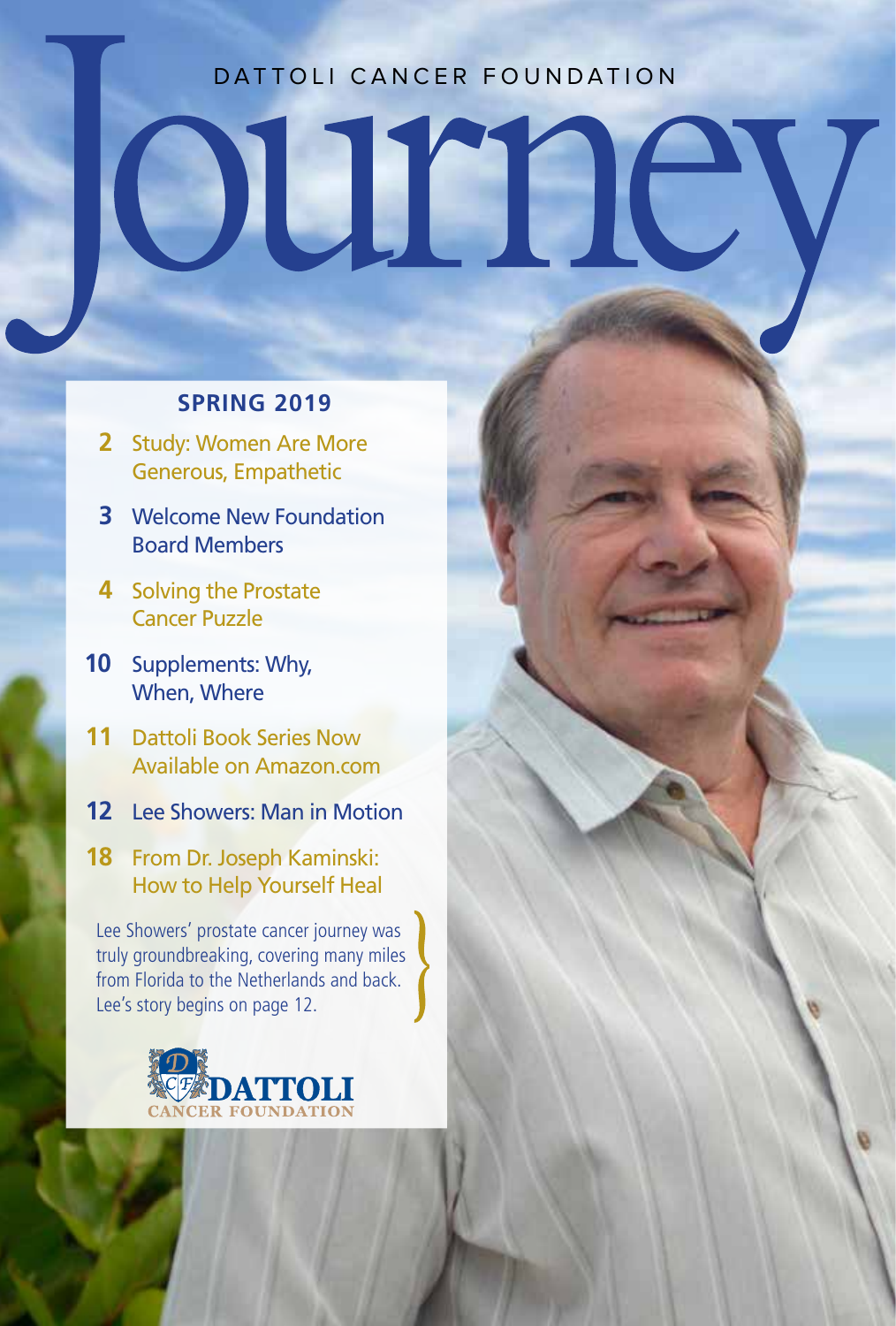

#### FROM THE EDITOR

### **Study Shows Women to be More Empathetic, and Generous, Than Men**

Among the many differences<br>between men and women,<br>files vary greatly, according to research between men and women, their charitable donation prorecently published by Leslie Albrecht. An in-depth survey of 1,646 U.S. households with a net worth of \$1 million or more (not including the value of their primary home) and an annual household income of \$200,000 or more, revealed this difference.

Albrecht cites a study from the U.S. Trust of High Net Worth Philanthropy, in which 93% of women of high net worth gave money to charities last year, compared with 87% of men. Women were also more likely to volunteer their time: 56%, compared with 41% of men. One in four wealthy women gave to causes focused on women and girls, including women's health, violence against women, reproductive health and education.

One explanation, from a 2011 study, suggests that women are more empathetic than men, and that trait is linked to giving to charity. In my experience, women are more open and verbal about the causes and issues that affect their gender.

I would like to see a comparison between male and female donations to breast cancer research and the same breakdown of donations to prostate cancer research. My gut tells me that lots of men donate to breast cancer issues. Maybe their wives, daughters, mothers or lovers pressure them to.

Looking at our donor database, I know that well over 90% of donors to our Foundation are men.

So, I encourage wives to consider supporting our outreach and research, too. I won't call it "tit-for-tat." Oops, I just did.

No matter – the bottom line is that every donation helps. We have one lovely gentleman who has had a \$25 check automatically sent to our Foundation every month, for the past 18 years! The impact of his steady contribution is every bit as important (and appreciated) as a larger (maybe one-time) contribution.

*Ginya* - gcarnahan@dattoli.com



A 501(c)(3) not-for-profit organization

**Board of Directors** Michael Dattoli, MD Richard Sorace, MD, PhD Joseph Kaminski, MD Peter J. Abbott Stewart Bitterman David S. Maglich Elzie McCord, PhD

Virginia "Ginya" Carnahan, APR, CPRC **Director of Development** Amber Kawlewski **Foundation Associate**

David O'Brien **Controller and Human Resources**

A COPY OF THE OFFICIAL REGISTRATION AND FINANCIAL INFORMATION MAY BE OBTAINED FROM THE DIVISION OF CONSUMER SERVICES BY CALLING TOLL-FREE (800-435-7352) WITHIN THE STATE. REGISTRATION DOES NOT IMPLY ENDORSEMENT, APPROVAL OR RECOMMENDATION BY THE STATE.

> **Editor** Ginya Carnahan, APR, CPRC

**Publisher/Creative Director** Steve Smith

**Writers** Ginya Carnahan, APR, CPRC Michael Dattoli, MD Joseph Kaminski, MD

> **COPY EDITOR** Susan Hicks

**Art Director** Rosie White

**Photographers** Herb Booth Meghan Dougherty Carmen Schettino Alex Stafford COVER PHOTO: Meghan Dougherty



2803 Fruitville Road, Sarasota, Florida 34237 941.365.5599 Toll-Free: 1.800.915.1001 www.dattolifoundation.org

Journey is published by the Dattoli Cancer Foundation. Established in 2000, The Dattoli Cancer Foundation increases awareness about the importance of PSA screening; offers current, accurate information about leadingedge treatment; and fosters research leading to improved treatment options for prostate cancer.

© Copyright 2019, Dattoli Cancer Foundation Material provided in this publication is intended to be used as general information only and should not replace the advice of your physician. Always consult your physician for individual care.

Publication developed by Consonant Custom Media www.consonantcustom.com



#### **Dattoli Cancer Foundation Welcomes New Board Members**

As we began 2019, Dattoli Cancer Foundation welcomed two new members to its board of directors.



**Peter J. Abbott** retired from the New York City Police Department a few years after the 9/11 tragedy. He then served as the Sarasota Chief of Police for eight years. Since 2011, he has worked as a financial advisor for Edward Jones.

Pete has been married for 31 years, has two grown children, and enjoys participating on several boards contributing to the health and welfare of Sarasota County. He participates in sports, especially golf, "on occasion."



**David S. Maglich** is a senior shareholder and the head of the litigation department at the Sarasota, Florida-based law firm Fergeson Skipper, P.A. He is certified in Civil Trial and Business Litigation. A Sarasota resident since 1971, he is generous with

his time, serving on a number of local organizations' boards. He is active on the Sheriff's Advisory Board and the Sheriff's Activities League. An avid traveler, Dave enjoys fishing and diving.  $\bullet$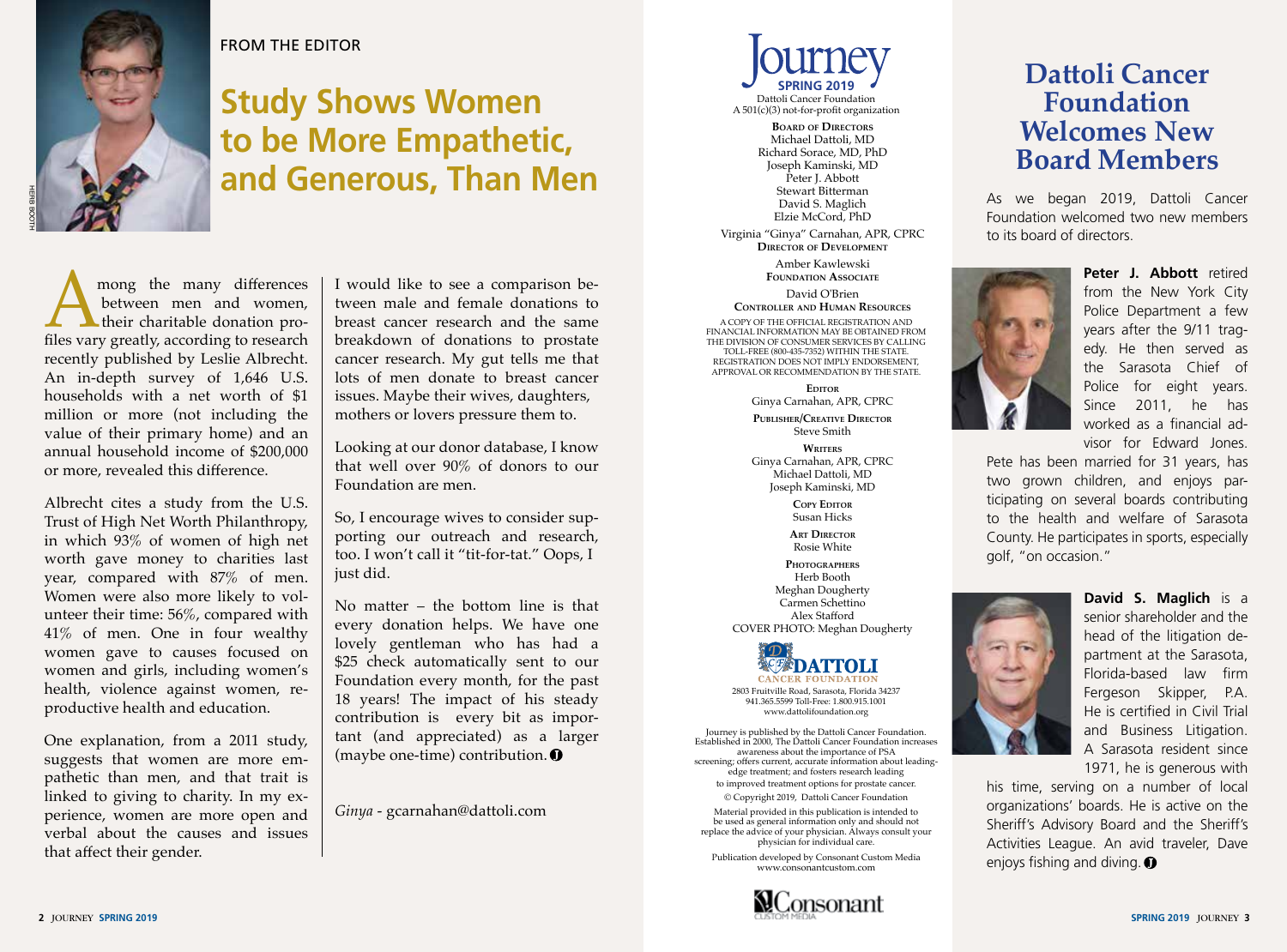# **the Prostate Cancer Puzzle**

**Solving** 

THE FOLLOWING IS AN EXCERPT FROM THE PAACT (PATIENT ADVOCATES FOR ADVANCED CANCER TREATMENTS) NEWSLETTER, *PROSTATE CANCER COMMUNICATION*, SPRING 2019

BY MICHAEL DATTOLI, MD, WITH VIRGINIA CARNAHAN, APR, CPRC

**independent with a**<br>prostate cancer diagnosis,<br>I often feel like I am start-<br>ing an intricate jigsaw puzzle with only prostate cancer diagnosis, I often feel like I am start one piece to build upon. The diagno sis can be a "corner" puzzle piece, but that is not enough to even guess what the finished puzzle picture will reveal.

We start with the diagnosis. How accurate is it? How complete is it? How old is it? In my estimation, one elevated PSA alone is not enough to go on. What we would like to see is a PSA history to indicate the trajectory of the score. Also important is a review of the family history of prostate and other related cancers (breast, ovarian, pancreatic cancers) and information on the patient's profession and lifestyle.

In addition to the PSA, I have always ordered a PAP (Prostatic Acid Phosphatase) lab test, especially since some prostate cancers produce little if any PSA. Meanwhile, even with higher PSA readings, an elevated PAP enzyme can alert the physician to early spread of cancer beyond the gland. In the past, and even prior to PSA testing, urologists came to realize that an elevated PAP indicated a rate of nearly 100% cancer relapse following pros tatectomy, such that patients with elevated PAP results were deemed to be non-candidates for radical prostatectomy.

To me, the PAP is as important as the PSA (even more important if elevated) and provides another piece of the puzzle. I have published five studies on the continued importance of PAP in the PSA era. Johns Hopkins, Walter Reed

and RTOG (Radiation Therapy On cology Group) have corroborated my findings. Despite this published data, the PAP test is rarely ordered by urologists and other physicians in the staging of prostate cancer. A confounding fact is that not all prostate cancers produce PSA. Some of the most aggressive cannot be identified by PSA at all, especially Gleason 9-10 and proliferating intraductal cancers.

Serum markers other than PSA and PAP, such as CgA and NSE on CgA, are also important, since their elevation typically suggests a more aggressive cancer and will require a significantly different treatment design.

#### **Biopsy Issues and Options**

The PSA elevation red flag triggers the need for a biopsy. Again, this is an area of controversy. The typical prostate biopsy consists of 8 to 12 tiny core samples from the gland, and this random sample biopsy of the gland can miss areas of aggressive, neuro endocrine variant growth (prostate carcinoma), giving the patient a dan gerous false negative finding. This random sample approach may find some cancer but it is not able to reveal the extent of disease in the areas not sampled. The larger the gland, the higher the probability that cancer can be missed.

My preferred method for biopsy is using 3D Color-Flow Power Doppler Ultrasound (3D CFPD TRUS) to guide the biopsy needles. I have published

```
CONTINUED ON PAGE 6
```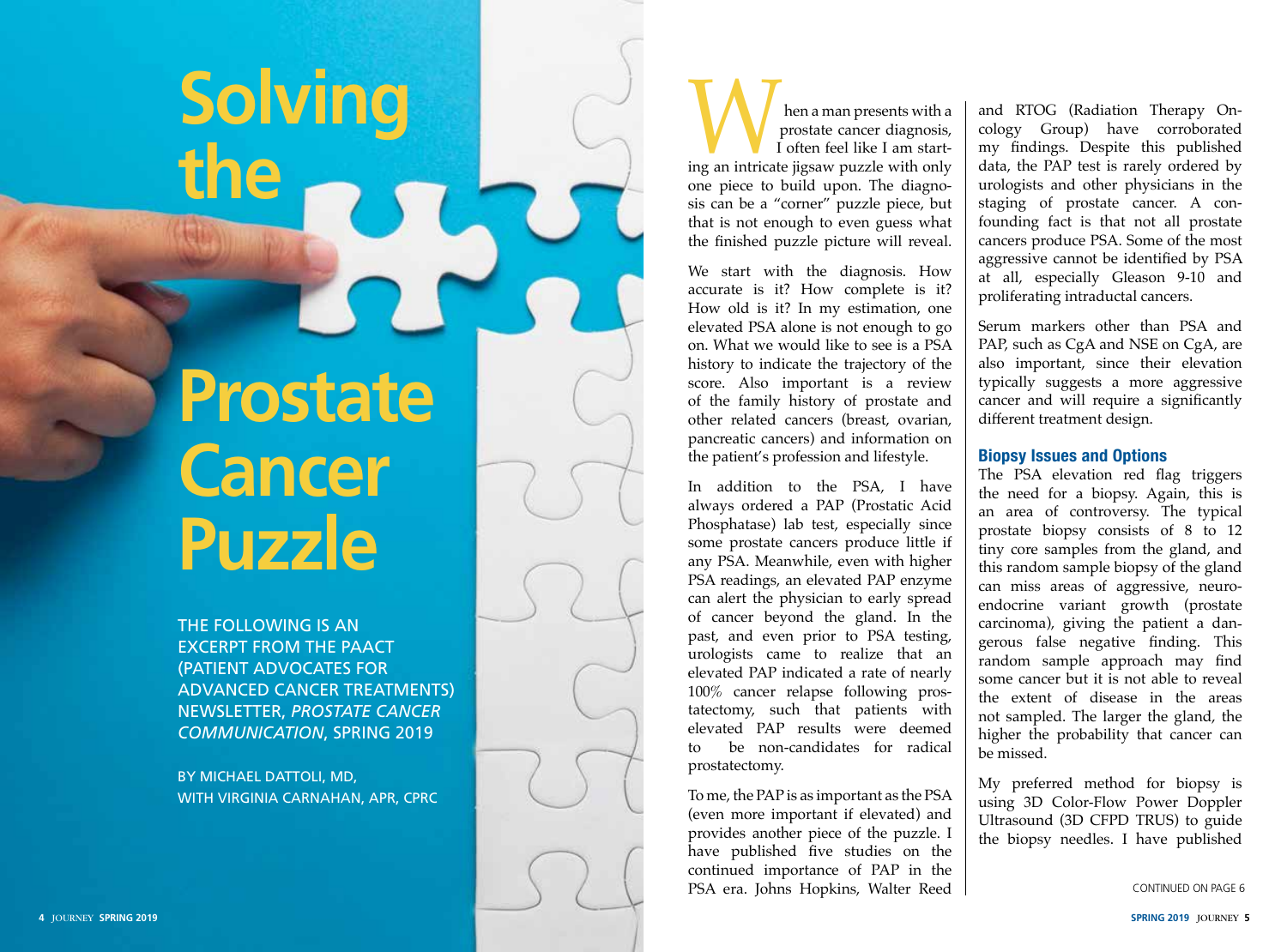a 98% predictive accuracy using this method. This advanced technology allows the physician to see, in real-time, areas of abnormal blood flow, indicating tumor growth within the prostate gland. Hypoechoic, dark areas in the gland and hypervascular areas indicate cancers are associated with increased neovascularity (many blood vessels). These areas become targets for a guided biopsy, allowing for a far more accurate analysis.

I also use the transperineal approach, which has many advantages over rectal biopsies, including the ability to reach every part of the gland, including the largest prostate glands. I use a sterile technique and have had a 0% risk of infection, which is in stark contrast to obtaining prostate tissue using the transrectal route.

When 3D CFPD TRUS is not available. I always strongly recommend performing ultrasound biopsy fused with multiparametric MRI (mpMRI) using a 3 Tesla magnet.

In the puzzle analogy, we now add a few of the edge pieces to the diagnosis corner piece.

#### **Treatment – How, When and Where**

The decision of how to treat the prostate cancer should never be made in haste. The choice will impact a man's life from that day forward. There are many, many solutions – some good, some not appropriate due to the man's situation. I always recommend that the patient seriously look at all his options and take the time to get second (and third) opinion, if necessary.

I must insert a caveat here – buyer beware. Because prostate cancer is so common, the diagnosis is ripe for exploitation. There has been a 20-year tug-of-war between surgeons and radiation oncologists, to capture market share. In some ways this has been good. It has inspired innovation in both arenas.

Outside of the legitimate, mainstream treatment protocols, there are charlatans on the internet and elsewhere offering all kinds of herbal and magical "cures." Even some certified physicians are sending their prostate cancer patients out of the country for non-FDA approved treatments that are essentially snake-oil quackery, such as NanoKnife, PhotoDynamic Therapy (PDT), MRI LITT, Radio Frequency Ablation (RFA), and Focal Laser Ablation, etc.

Meanwhile, others are using approaches which are investigational that offer only the advantage of convenience (shorter amount of time for treatment) with no compelling long-term data (for example: Cyberknife, SRS, Hypofractionated Proton and Photon regimens, Cryosurgery, and HIFU).

#### **Tools and Techniques**

Innovation be praised! As a result of this competitive environment, we now have tools to diagnose the patient to the nth degree, learning more about his particular cancer than ever before. Exquisite imaging innovations, such as 3D Color-Flow power Doppler TRUS and multi-parametric MRIs using PI-RADS analysis, have given the physician new ways of "seeing" the gland and the tumors within it. Information is key; the more the better.

With this barrage of testing and imaging, we are able to start building a profile of the patient and his cancer. The next step is to determine the most appropriate treatment, taking into consideration the patient's geographical location, other health issues, insurance, etc. Regardless of the patient's ultimate choice, we encourage considerable research on his part, as his first choice of treatment will be his best chance for eradicating prostate cancer forevermore. Ask questions. If you don't understand the answer, ask again. Research the doctor on the internet. Visit a support group. In most cases (with the exception of very aggressive malignancies),

monetary investment in the robot that must be returned. We advise patients to investigate track records and ask for published success rates. Beware that quoted success statistics are worthless unless they have been reviewed by a third party or published in a respected medical journal.

The same considerations apply to the growing number of Proton Beam Therapy (PBT) treatment centers. Lots of money invested in Protons has inspired big marketing budgets, yet resulted in equivalent survival outcomes when compared to earlier forms of radiation (e.g., 3D CRT), while even more reported

### **"This advanced technology allows the physician to see, in real-time, areas of abnormal blood flow, indicating tumor growth within the prostate gland."**

#### **- Michael Dattoli, MD**

it is not imperative to make a decision right away. Take your time to find the doctor and office that you feel confident in and comfortable with.

A very important part of the patient's research will involve evaluating the technology available at each doctor's office. Nearly every community and hospital across the U.S. now has access to robotic surgical options (especially the DaVinci robot). These sound high-tech, and they are, but they are no more effective than a regular scalpel performing a standard "open retropubic" prostatectomy in the hands of an experienced surgeon. Behind the advertising hype is a huge

GI problems have been documented with Protons when compared with even conventional IMRT (Intensity Modulated Radiotherapy).

Insurance companies are now wising up and denying payment for Protons in patients having prostate cancer. I expect many Proton centers to close over the next 5-10 years.

My career has been based upon offering men a proven, published, curative option to the surgical one. It was my belief in medical school that technology would one day make radiation therapy a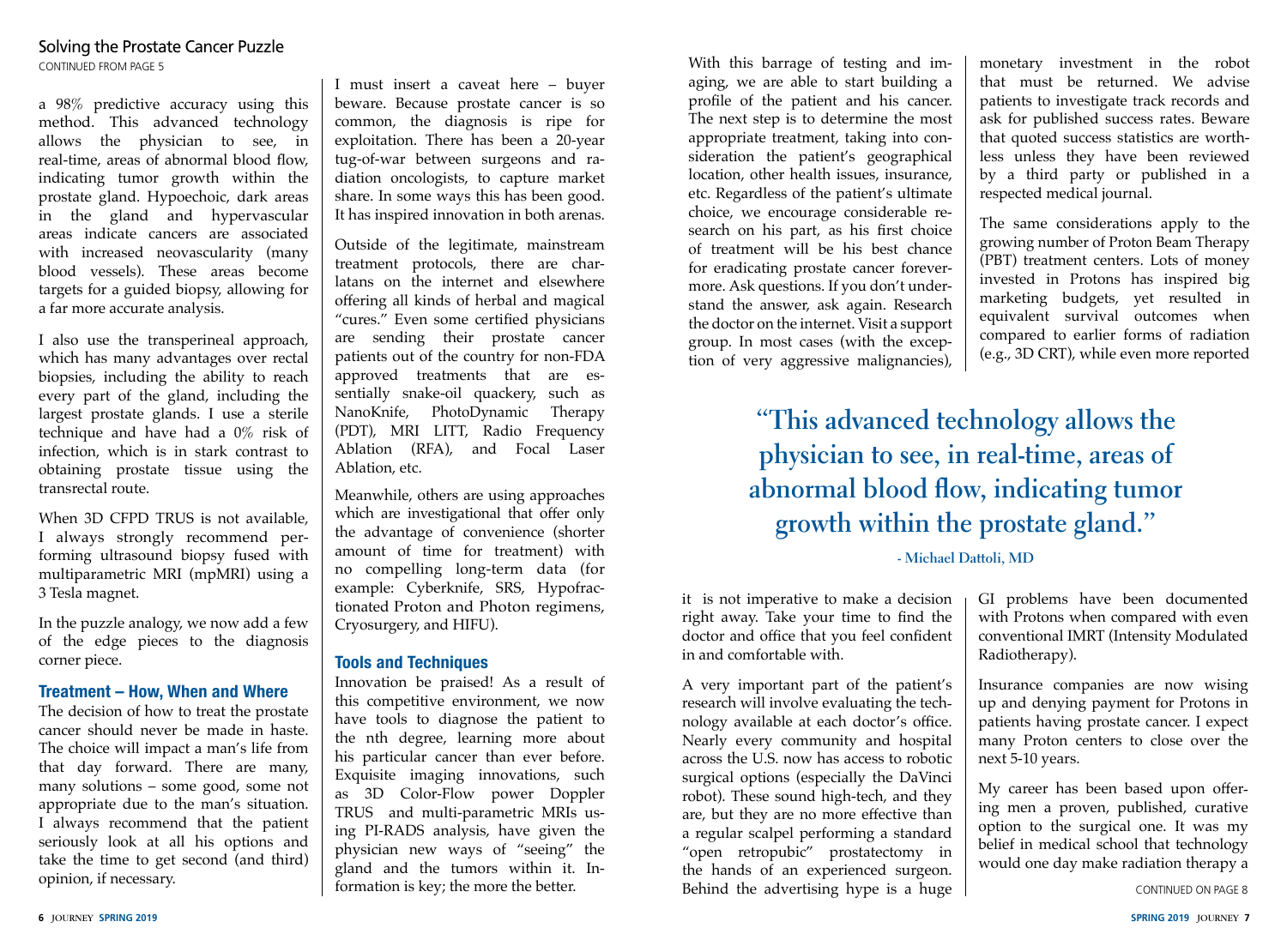#### Solving the Prostate Cancer Puzzle CONTINUED FROM PAGE 7

viable option for defeating prostate cancer with the best cure data and the least side effects. Today there are thousands of men (my patients and those of other leading radiation oncologists) that have proven me correct.

#### **Multi-Modal Evolution**

Years ago, my partner and I developed a "multi-modal" two-step protocol, including brachytherapy (radioactive seed implantation), as the most effective method of irradiating the bulk of the cancer within the gland. The challenge is that the prostate gland has no real capsule and most cancers are already microscopically outside of the gland before most treatments begin – e.g., Radical Prostatectomy (especially when using the DaVinci Robot), Brachytherapy alone, Cryosurgery, HIFU, Cyberknife, SRS: SBRT, Protons, PDT, NanoKnife, etc.

We continue to refine both the application of external radiation and the design of implanted radioactive sources (brachytherapy). Our center remains the only "brachytherapy research institute" in the country. Patients routinely travel to Sarasota from all over the world to receive our tested and proven multi-modal therapy.

Returning to the jigsaw analogy, after gathering information from the lab tests, imaging studies, patient interviews, medical records and other sources, we can complete the outer edges of the puzzle. An individualized treatment plan, tailored to the patient's specific finding, rounds out the puzzle.

We began our medical center in the fall of 2000 by installing the first Varian

Linear Accelerator in the world, using IMRT. This was in the days of major advances in External Beam Radiation Therapy (EBRT). In the years since, we have purchased more sophisticated accelerators and high-end software programs in order to treat more men with greater precision. Concurrent to the widespread introduction of the DaVinci Robotic radical prostatectomy, our Center created an even more sophisticated radiation delivery system that we named DART – Dynamic Adaptive Radiation Therapy. This delivery system uses multiple 4-dimensional technologies which are all coordinated to achieve the most pinpoint, precise radiation delivery in the world. Today this unique coordination of DART along with the most advanced diagnostics provides our patients with unrivaled therapeutic results. Even the most advanced cases are offered significant relief and quality of life following our treatment.

#### **Recurrence and Second Chances**

Today, we often see men who have received treatment elsewhere, only to see their PSA continue to rise, meaning their treatment did not eradicate the disease. Perhaps he did not have a fully adequate diagnostic evaluation; maybe he bought the sales pitch for a therapy that was not appropriate for him, or was directed by an inexperienced provider, or perhaps he simply had bad luck.

Many of these previously treated patients can still be helped when they experience recurrence, and we are equipped to take on these challenges. Most often we find that these cases of relapse involve

prostate cancer that has spread into the lymph nodes and bone, with the majority being to lymph nodes. Sometimes this could have been discovered before the man's initial treatment, thus eliminating surgery and other treatments as an option. Once cancer has spread beyond the prostate's edge, Radical Prostatectomy, Cryoablation, Cyberknife, SRS, HIFU, NanoKnife, PDT, etc., are useless as potentially curative options.

Our Center has devoted great effort into finding a way to effectively irradiate lymph nodes outside of the prostate proper that contain active prostate cancer cells, as well as sites of bone spread – and we have achieved great success! By building a suite of sophisticated diagnostic tools – such as USPIO (Ultra-small Super Paramagnetic Iron Oxide), 18F-Sodium Fluoride PET/CT bone scan, 11C-Choline PET/CT, Carbon

11 acetate PET CT, 18F-Fluciclovine PET/CT, Gallium-68 based PSMA PET CT and mpMRI – we can image the exact nodes or bones containing cancer.

These lymph nodes can now be successfully irradiated by dynamically adjusting the DART "microbeams" to organ motion in "real time" (specialized radiotherapy created by and available only at the Dattoli Cancer Center). This radiation can halt the advance of prostate cancer through the lymph system, without exposing the critical

organs in the path to any damaging radiation. Other methods can also be

CONTINUED ON PAGE 20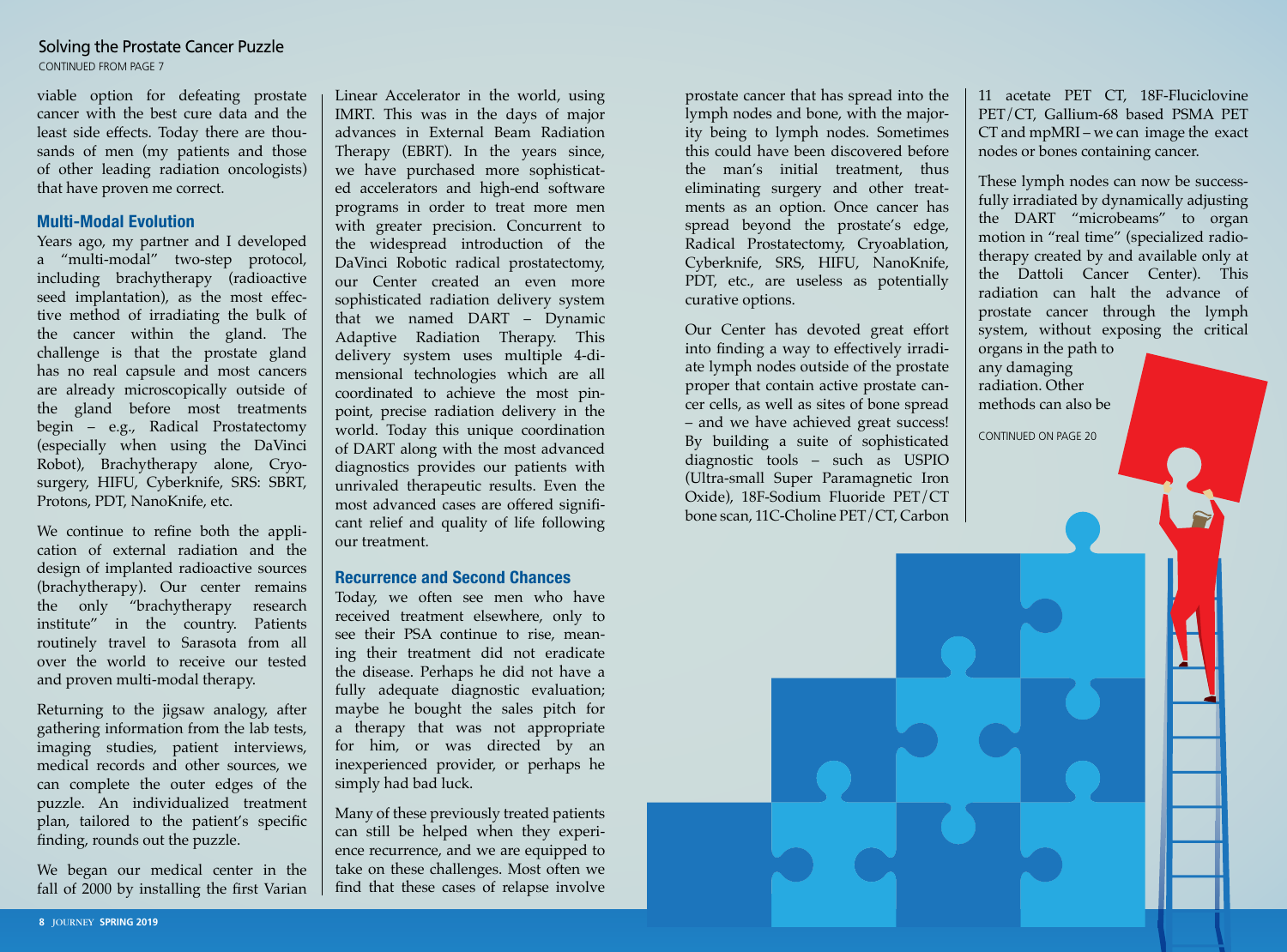## **Supplements: Why, When, Where**

**AMERICAN SPEND SET SPEND SET SPEND SURFER**<br>
annually. Over 50% of our citizens take vitamins and herbal supplements some kind of supplement on a daily basis, primarily multivitamins and multi-minerals, according to the National Center for Health Statistics. A major concern about the supplement industry is that it is virtually unregulated, and no one has oversight to assure that a product even has what it claims to contain. The New York Attorney General's office, in a recent examination of commonly available supplements, found that 80% of those tested did not contain any amount of the substance on the label!

The best practice is to take your doctor's advice. Investigate every supplement you plan to use. A good place to start is the National Institute of Health's Supplement Fact Sheets (www.ods.od.nih.gov) – with information on everything from acai berry and beetroot to yohimbe and zinc.

While the market is flooded with questionable products, there are quality supplements available if you know where to look.

In an effort to protect and help our patients, we have spent years researching a number of supplements and vitamins at our practice and believe that prostate cancer patients (and others) can benefit from several, but only if they are pure and properly manufactured. To that end, we recently created D&K Brand Supplements and Vitamins. Our products are subjected to the most rigorous voluntary testing, making them as close to "prescription drugs" as possible. You can be assured that our products are safe and satisfy several criteria, including vegan, gluten-free, lactose-free, non-GMO, organic and anti-cruelty.

Currently there are four proprietary formulations available:

**Maximum Prostate Health** (primary ingredients Beta Sitosterol, pumpkin seed extract and quercetin)

**Advanced Anti-Inflammatory** (primary ingredients bromelain and curcumin)

**Erectile Support** (ingredients that result in nitrous oxide production)

**Heart Health & Protection** (primary ingredients resveratrol, grape seed and CoQ10).

We are investigating other specific combination supplements and singular vitamins, such as Omega-3 fish oil (EPA, DHA) and Red Yeast Rice, which contain properties helpful to many of today's diagnoses. Progress is slow and time consuming, but we are intent on bringing more quality supplements to our patient population and others.  $\bullet$ 

**If you are interested, please check the website (www.dandksupplements.com) or call 877.874.5644.**

# **Essential Reading**



CARMEN SCHETTINO

The Dattoli Cancer Foundation is happy to report that all of the booklets in its Prostate Cancer Essentials for Survival series are now available on Amazon.com. Most are available in either Kindle or paperback.

#### NOW YOU CAN FIND ALL OF OUR BOOKS ON AMAZON.COM!

Each of the 11 booklets in the series focuses on a specific prostate cancer topic and is illustrated with helpful graphs and color images.

All book sale proceeds go to the nonprofit Dattoli Cancer Foundation to benefit Prostate Cancer research by Dr. Michael Dattoli and Dr. Joseph Kaminski.

- 1. Coping With Prostate Cancer Recurrence
- 2. Image-Guided Prostate Biopsy: When, Why and What to Expect
- 3. Advanced Imaging for Prostate Cancer
- 4. Conquering Prostate Cancer with DART and Brachytherapy
- 5. Interpreting Your PSA Results
- 6. Dosimetry and Radiotherapy for Prostate Cancer
- 7. Hormonal Therapy for Prostate Cancer: The Benefits and Risks
- 8. Radiation Safety and Prostate Cancer: Need You Be Concerned?
- 9. Lymph Node-Positive Prostate Cancer
- 10. The Dattoli Prostate Cancer Challenge
- **10** JOURNEY **SPRING 2019 SPRING 2019** JOURNEY **11** 11. The Dattoli Blue Ribbon Prostate Cancer Solution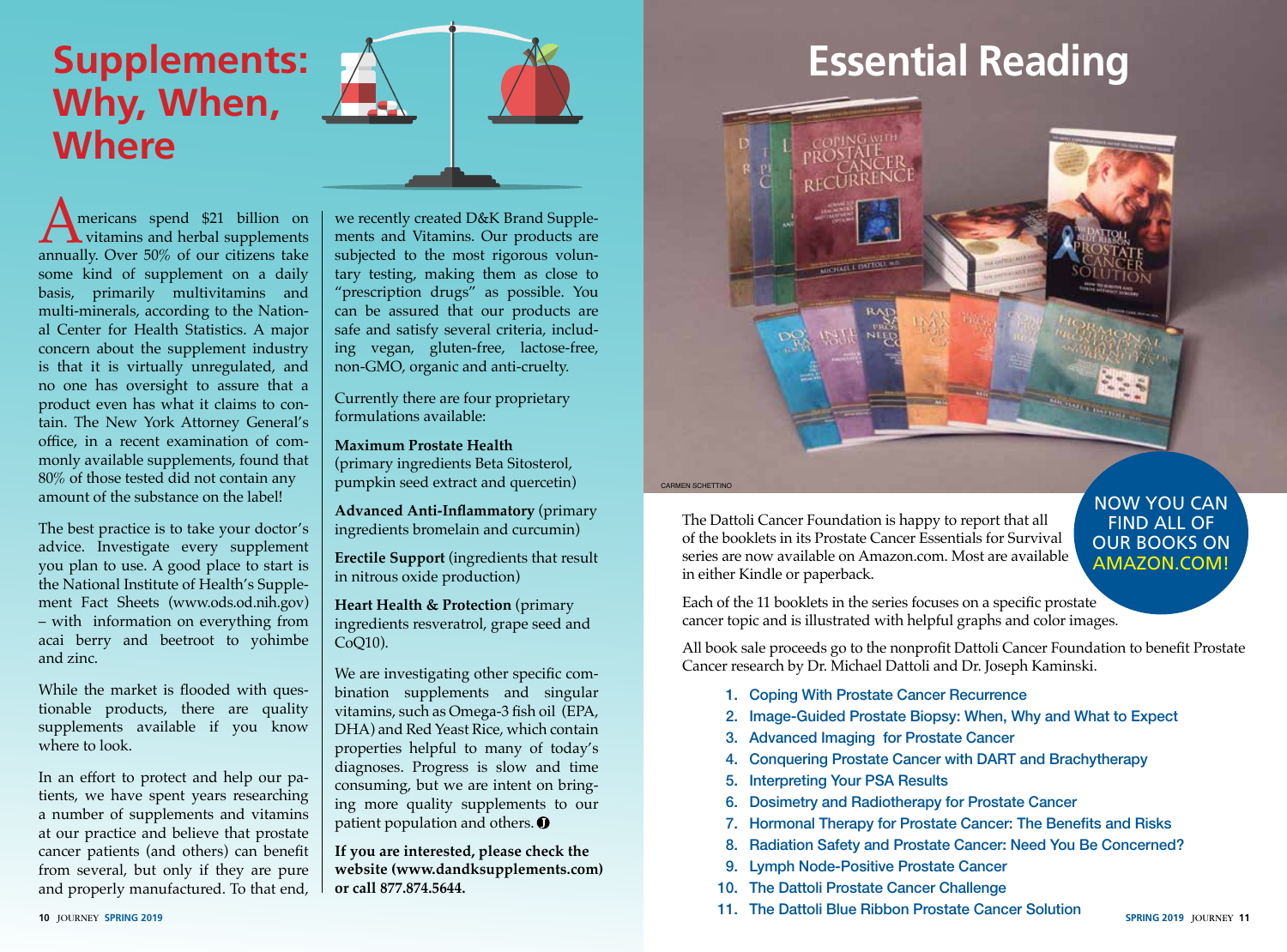# **Lee Showers: Man in Motion**

COVERING MANY MILES FROM FLORIDA TO THE NETHERLANDS AND BACK, THIS SUCCESSFUL BUSINESSMAN'S UNEXPECTED, COMPLICATED PROSTATE CANCER JOURNEY WAS TRULY GROUNDBREAKING

BY VIRGINIA CARNAHAN, APR, CPRC



dmittedly, Lee Showers was "at the top of his game" at age 55. His career trajectory was aimed for the stratosphere. The regional salesman the top of his game" at age 55. **His career trajectory was aimed** for a number of food product companies was on the road every week. As busy as he stayed, Lee Showers did not neglect his health. Married to a nurse, that would be unthinkable.

In 2006, when his trusted family doctor (Dr. Greg Weatherford) noted a slight rise in his annual PSA, he suggested that Lee should just watch it. After all, he did not have any symptoms of disease, it was just a small rise, and Lee was "lean and mean," running every day. Linda Showers, however, insisted that her husband would follow through with a biopsy.



Back at Dr. Weatherford's office, this time with Linda, they discussed the next step. Dr. Weatherford agreed to their decision to have a biopsy, just in case, and suggested that Lee contact a doctor in Sarasota that he'd read about. He said he had "heard and read-up that this Dr. Dattoli is apparently pretty darn good, and with excellent DCC outcomes."

#### **An Unexpected Journey**

However, learning that before Dr. Dattoli would even see Lee, and according to Dattoli Cancer Center's standard protocol, Lee had to first have a biopsy performed by a urologist and further needed to receive a positive diagnosis, he was referred to Dr. Bino Rucker in nearby Bradenton for the required prostate biopsy.

Based on Dr. Rucker's diligence in taking biopsy cores throughout the gland, it was found that Lee indeed had prostate cancer. Two core samples were positive and those two snippets were taken very close to the margin, in the area adjacent to the neurological nerve bundles.

Upon receiving Lee's biopsy report, Dr. Dattoli phoned the couple and spoke to them for over an hour, outlining the many options for treatment, explaining the detailed pros and cons of each. From the biopsy, Lee's cancer was graded T3a, Gleason 6-7. Dr. Dattoli suggested that Lee had possibly had the cancer for a few years prior to the current diagnosis.

The doctor explained that prostate cancer had many manifestations, and additional testing would be required to predict how his cancer would respond to treatment. At the end of the conversation, Dattoli said the choice

of treatment would be theirs, closing with a forthright question: "How do you want to live out your own remaining months, years and quality of life?"

Lee and Linda decided right away to have the team at Dattoli Cancer Center treat him with radiation and brachytherapy. Dattoli's partner, Dr. Richard Sorace, would analyze results of additional exams, tests and scans to build a predictive mapping of the specific cancer and create an individualized treatment plan. Treatment was started right away.

#### **A Successful Working Man**

Lee was able to continue to work during this entire treatment time. His early morning daily treatments required him to be in Sarasota (away from his home in Wellington, a city along Florida's southeast coast) Monday through Friday. His days were spent at nearby Homewood Suites, where the accommodating staff treated him like close family. He worked by phone and would take care of some business on the weekends.

Lee's business career had already presented a number of exciting highlights. While working for Oscar Mayer from 1969 to the early 1970s, he was part of the team that created the iconic "Wienermobile" and launched a Foodservice Division (the company merged with Kraft Foods in 1989). Later he worked with Management and Personnel at McDonald's Corporation in Chicago, and he was on the teams that started their Breakfast Program and "Hamburger University." He was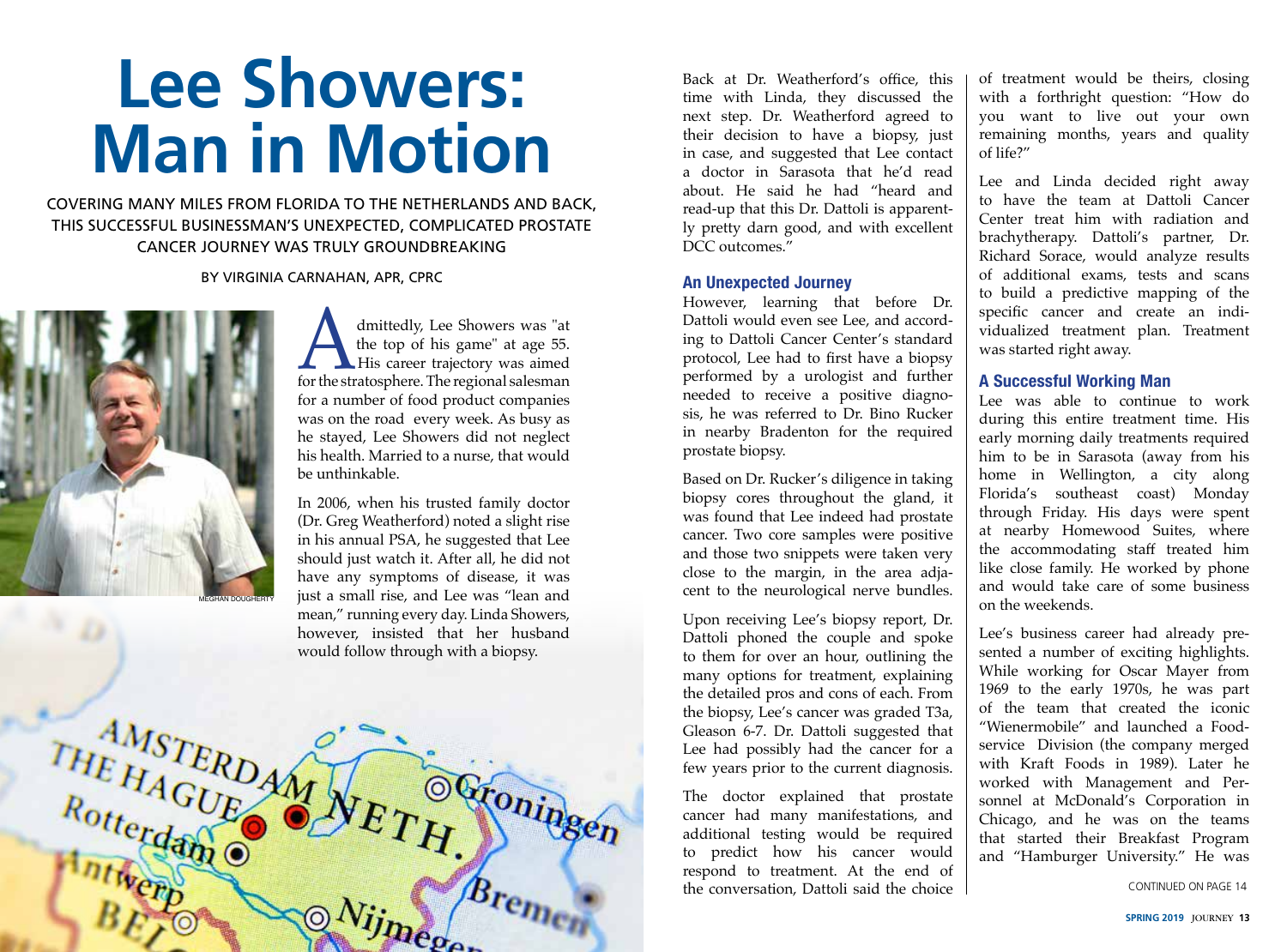well known in the industry as a dynamic manager and creative thinker, and he spent time with Swift & Company and John Morrell Company, calling on Jewell, Dominick's, A&P, Sysco, Kraft, Plumrose USA, and others. He is currently closing out an 18-year stint with Rosina (Italian food products), serving as Corporate Account Manager for Retail and Foodservice for both U.S. and international markets.

#### **The Treatment Experience**

Of his weeks of treatment at Dattoli Cancer Center, Lee recalls a couple of things very clearly. First, that he strictly followed the Center's dietary recommendations and never felt sick – "not even one day." He observed that some of the men going through treatment along with him weren't quite so diligent and, as a result, suffered some unpleasant intestinal upsets along the way.

"I am sure that following the diet was key," he says, "and while it wasn't a culinary delight, it kept me strong, nourished and positive."

Lee also recalls many great conversations in the Dattoli lobby and library, making new friends with male patients and their wives from all over the world, each in different stages of Dattoli's treatment protocols.

Lee breezed through 8 weeks of radiation treatment, having his seed implant in early January 2007, followed by a year of hormonal therapy. He returned to work sure that this challenge was behind him, and he would see Dr. Dattoli annually for follow-up. However, a

troubling finding would dog him. His PSA failed to nadir (reach a stable, predicted low score). Not only did it not nadir, it increased to 5.5. It was suspected that his cancer had migrated into the lymph system or elsewhere, even before he was diagnosed and treated.

#### **Challenged Yet Again**

During his many visits to the Cancer Center, Lee spent some time in the Dattoli Cancer Foundation second floor library, scouring journals, CDs and texts to learn about prostate cancers that "failed to nadir after definitive treatment." He had a "eureka" moment when he found a CD that recorded and reviewed a Duke University and MIT research publication presenting a special data program for use with an MRI application using a nanoparticle contrast that would reveal 10 times the resolution of the MRI alone. Then Lee found an article about a Dutch researcher who was using a test called Combidex® (a nanoparticle technology to identify lymphatic spread) to reveal active cancer cells in lymph nodes. After a discussion with Dr. Dattoli about this interesting option, they jointly decided to investigate the test to learn what might be the key to Lee's PSA mystery and possibly a potential treatment for whatever was found.

There was a six-month waiting period for securing the desired appointment with Dr. Jelle Barentsz at the only prostate cancer research center in Nijmegan, The Netherlands. The trip was well worth the investment, as the test did reveal and confirm that cancer was outside the prostate gland; the

cancer was in the lymph node chains in the abdomen and up into the mid-chest. Lee was one of the earliest of dozens of Dattoli patients who would travel to The Netherlands for this landmark diagnostic test over the next few years. With his CD scan and Dr. Barentsz's report in hand, he immediately returned to Sarasota with hope that Dr. Dattoli would know what to do with this troubling information. Cancer was not simply contained in the prostate gland.

As with so many things in life, timing was critical for Lee. The team at DCC had long been ahead of the curve in irradiating lymph nodes without damaging healthy surrounding tissue based on Prostascint scans.

Again, Lee put his future in the hands of Michael Dattoli and the staff at Dattoli Cancer Center. Painstaking accuracy would be required to successfully defeat these rogue prostate cancer cells. He remembers the pro-

fessionalism and personal care he received from the staff; recalling the relationship he developed with radiation technologist Scott Mouliett, Lee said, "Scotty was great in explaining in simple terms how the treatment would modulate day-to-day to attack the cancer cells but also protect the surrounding areas." In fact, Lee was complimentary of everyone at the Center, from the nurses to the front desk and business office staff, and others.

#### **Success Again**

Following the lymph node treatment, Lee's PSA did finally nadir and confidence in his treatment returned. His experience would be shared with many other men facing post-treatment disappointment.

Some years later, Lee would undergo another landmark scan just to confirm that there was no more cancer in his lymph nodes. This time the test was

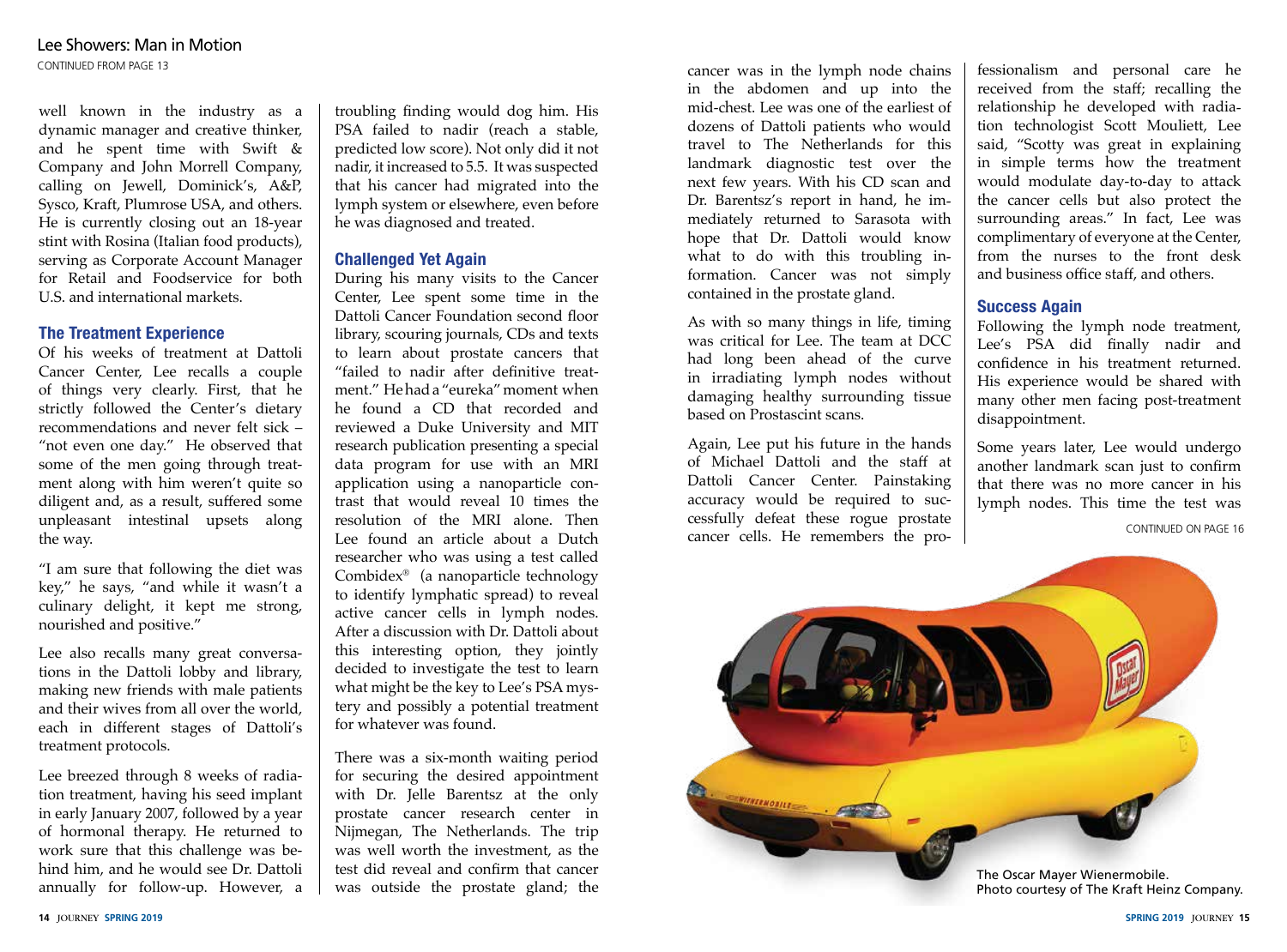#### Lee Showers: Man in Motion

CONTINUED FROM PAGE 13

closer to home. Dr. Stephen Bravo at Sand Lake Imaging near Orlando, Florida, was using a different isotope (contrast) to examine lymph nodes. Ferumoxytol (called Feraheme®, a "cousin" nanoparticle) injection would identify any lymph node containing cancer cells. In addition, he underwent a Sodium Fluoride F-18 CT/Bone scan,

immediate break from his career in order to be present and to help personally influence the children's early development. He was committed to providing them with a "balanced life," being exposed to academics such as math and history, art and music, along with a busy calendar of social activities.





Examples of nanoparticle lymph node scans revealing prostate cancer spread. Left: Combidex; Right: Feraheme.

which carried a 99% predictive accuracy of ruling out bone metastasis. When Lee's scans came back negative this time, it was the ultimate confirmation he sought – that Dattoli's new, highly focused Dynamic Adaptive Radiation Therapy (DART) had indeed destroyed the cancers identified through the earlier Combidex scan.

#### **Focus on Family**

Following Lee's experience with prostate cancer, his focus turned to his family: Wife Linda, and children Laura and Benjamin. In fact, the day Benjamin was born, Lee took an

Daughter Laura is now graduating from The University of Florida and will be starting her formal career as an elementary school art teacher. Son Ben is a junior at Florida Atlantic University. Once an architecture student, he has recently adjusted his major to business. No doubt he's been inspired by his father's career success. Both offspring have been exceptional students, and each has an impressive record of community service. It is clear that Lee is extremely proud of them.

Linda, wife and nurse, serves as an RN III-Case Manager at Bethesda Hospital



The Showers family at Christmas (L-R): Son Benjamin (with Max), Linda and Lee, Lee's Mom Jean, and daughter Laura.

in Boynton Beach, Florida. The story of their Delray, Florida, meeting (on the beach, of course) and marriage more than 35 years ago is something that Lee describes as being "right out of a Hollywood movie."

#### **It's in the Genes**

As our interview with Lee Showers was winding down, he perked up and said, "I must tell you about my mother!" This January, Lee's mother, Jean Ida Showers Nelson, turned 100 years old. She lives independently in an apartment complex in Stoughton (Madison), Wisconsin, where many of her friends also reside. Despite recently giving up driving, she maintains a rigorous schedule of volunteer activities for Meals on Wheels, various hospital and nursing home support groups, and hospice individual and family visits. Lee says that she is a strong, positive inspiration to many people, radiating calmness, love and understanding. It is clear that Lee inherited those very same special traits from this extremely strong woman.

As Lee is preparing to retire for the last time, in April 2020, he notes ironically that his last task is to train and mentor the people who will be hired to replace him at Rosina Food Products. He is looking forward to living the desired life that Dr. Dattoli asked both Lee and Linda about over 13 years ago, when prostate cancer threatened to sidetrack this man in motion.  $\bullet$ 

> Your support is needed for a landmark **Prostate Cancer research study.** See page 20 for an important reminder.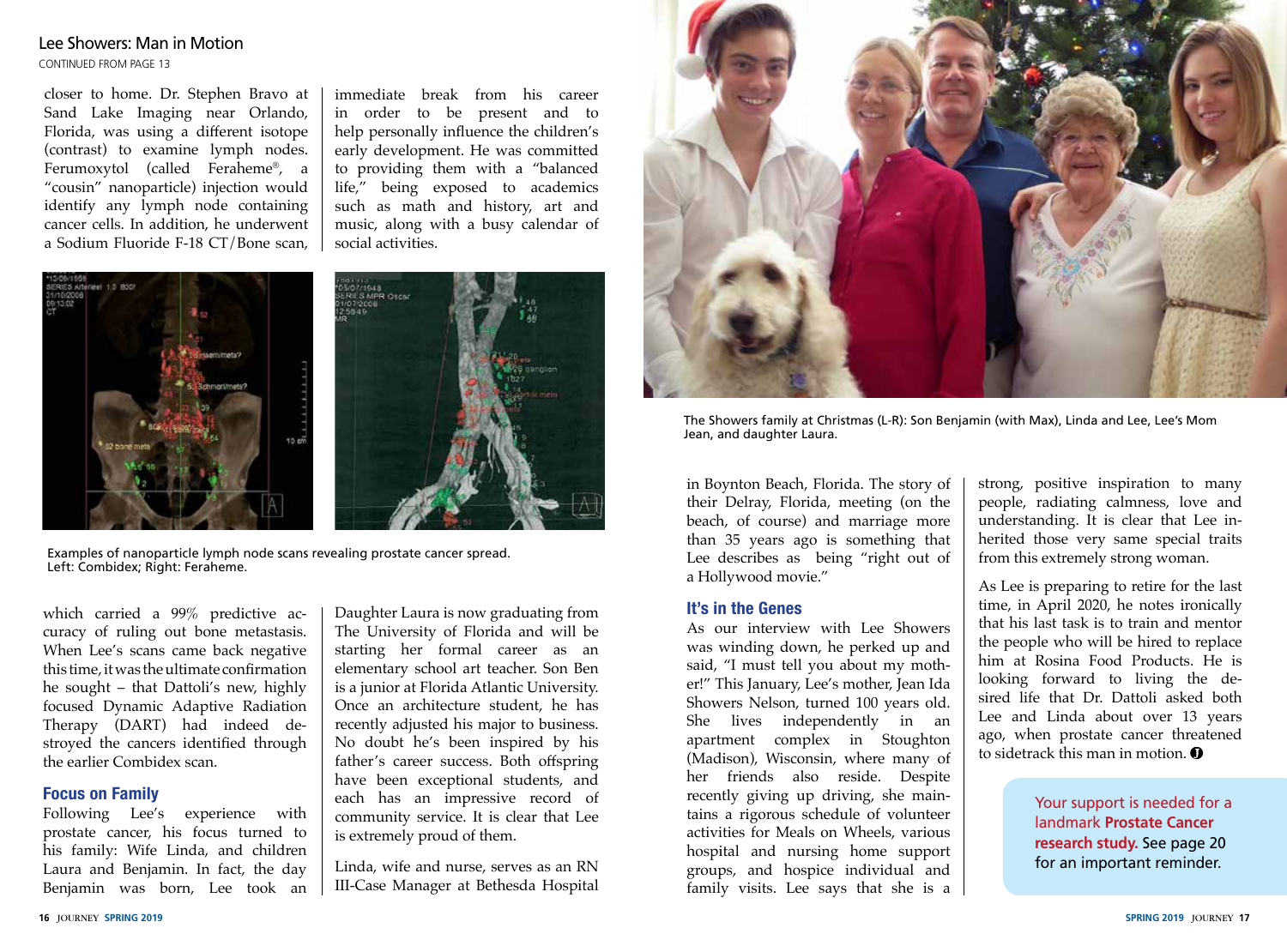# **How to Help Yourself Heal**

**BY JOSEPH KAMINSKI, MD**

ecently Alex Trebec, longtime<br>host of TV's "Jeopardy" game<br>show, announced that he<br>had been diagnosed with Stage 4 host of TV's "Jeopardy" game show, announced that he Pancreatic Cancer and emphatically shared that, although the diagnosis was one with a very serious prognosis, he was going to fight it with everything in his power.

This made me recall an amazing documentary film I had seen a few months prior. "Heal" was produced by Kelly Noonan Gores, and it explores how our thoughts, beliefs and emotions impact our overall health and our ability to heal. In this award-winning documentary, many well-known "holistic" thinkers – such as Dr. Mehmet Oz, Deepak Chopra and Dr. Joe Dispenza – are interviewed, along with several patients who share



their personal stories of healing in the face of dire predictions.

Among the film's key messages is some good advice: Avoid buying into a scary prognosis, and instead em power the miraculous nature of the human body to participate in healing itself. This does not mean to forsake the field of medicine, *but to support it with your own powers of belief and hope.*

This approach is not new. It has been preached for centuries – thousands of books have been published and many practitioners reach out through lectures and videos. These teachings have been incorporated into the practice of many, many physicians, including here at Dattoli Cancer Center.

Nine recommendations taken from the documentary are:

- 1. Radically change your diet (Dr. Mehmet Oz boldly says, "Food can fix it.")
- 2. Take control of your health
- 3. Follow your intuitions
- 4. Use herbs and supplements
- 5. Release suppressed emotions
- 6. Increase positive emotions
- 7. Embrace social support
- 8. Deepen spiritual connections
- 9. Adopt strong reasons for living

Many of these actions are addressed in your Patient Handbook and explored through the weekly "Dattoli U" classes. Perhaps the most common obstacle to releasing the body's own healing power is bottled up frustration, bitterness, fear and insecurity caused by the stresses inherent in today's fast-paced, com petitive society. Meditation, prayer, relaxation, massage and rest can help overcome these negative forces, as well as talking to a trusted friend or professional about your feelings.

At the Dattoli Cancer Center, we remind our patients about the neces sity of good quality supplements, and to assist them in finding pure, effective products, we have created our own label, pharmaceutical grade products. These are available through www.dandksupplements.com, or by calling 877.874.5644.

The "Heal" documentary can be found on Netflix or ordered through Amazon. I encourage our patients to learn more about the power of healing through books by Deepak Chopra and other videos on this topic. Or, if you have questions, please feel free to contact me at the Dattoli Cancer Center. O